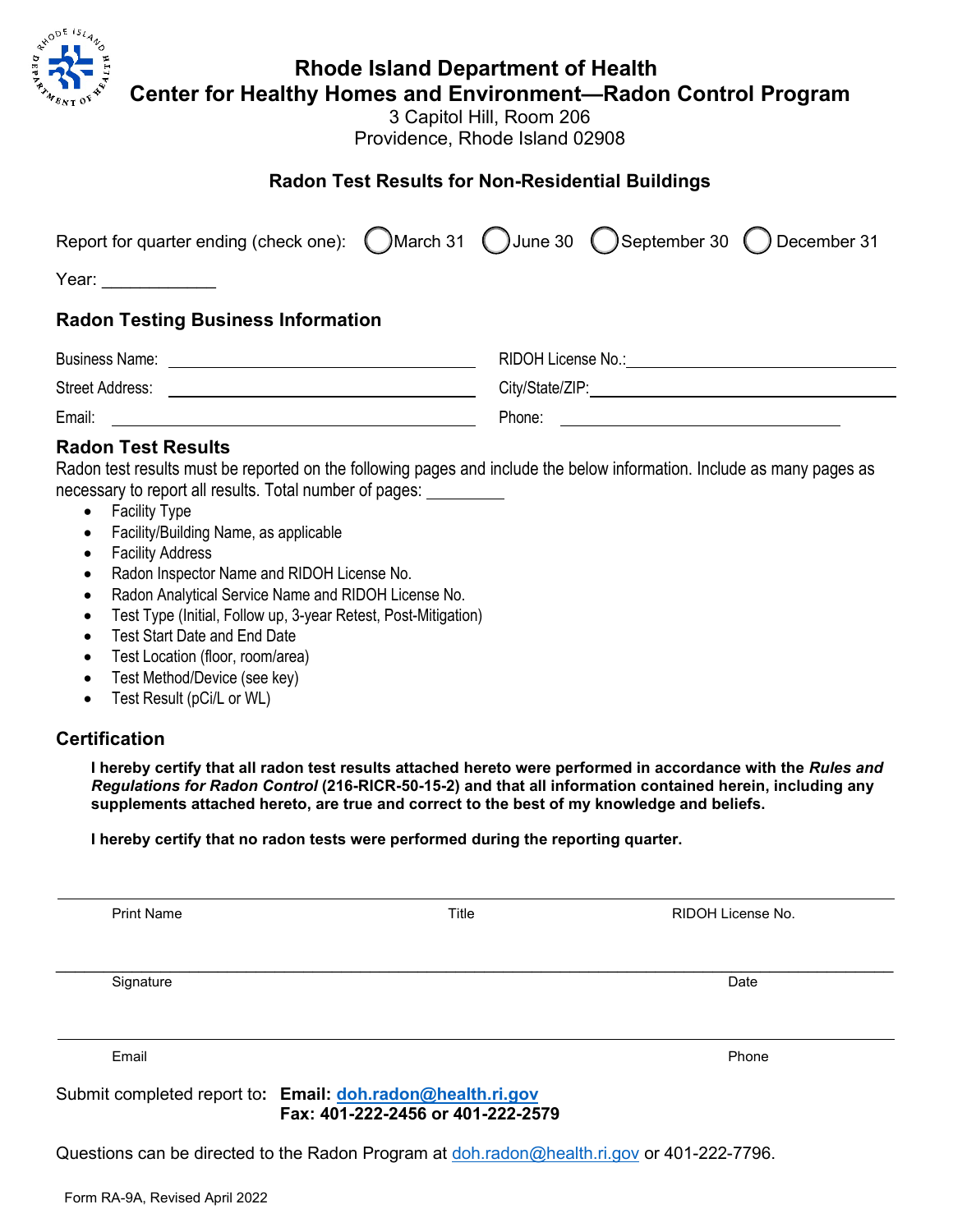| Facility Type (check one):       |                                                                                                                                                                                                                                      |              |                                                                                                                                                                                                                                |                                                                                                                                                                                                                                |                                   |                                |
|----------------------------------|--------------------------------------------------------------------------------------------------------------------------------------------------------------------------------------------------------------------------------------|--------------|--------------------------------------------------------------------------------------------------------------------------------------------------------------------------------------------------------------------------------|--------------------------------------------------------------------------------------------------------------------------------------------------------------------------------------------------------------------------------|-----------------------------------|--------------------------------|
| Public Building                  |                                                                                                                                                                                                                                      |              | <b>Child Care Center</b>                                                                                                                                                                                                       |                                                                                                                                                                                                                                | Home                              |                                |
| School (pre-K - 12)              |                                                                                                                                                                                                                                      |              | <b>Family Daycare</b>                                                                                                                                                                                                          |                                                                                                                                                                                                                                | Other                             |                                |
|                                  |                                                                                                                                                                                                                                      |              | Facility Name: Manual According to the Contract of the Contract of the Contract of the Contract of the Contract of the Contract of the Contract of the Contract of the Contract of the Contract of the Contract of the Contrac |                                                                                                                                                                                                                                |                                   |                                |
|                                  |                                                                                                                                                                                                                                      |              |                                                                                                                                                                                                                                | City/State/ZIP: Contract and Contract and Contract and Contract and Contract and Contract and Contract and Contract and Contract and Contract and Contract and Contract and Contract and Contract and Contract and Contract an |                                   |                                |
|                                  | Inspector Name: <u>contract and a series of the series of the series of the series of the series of the series of the series of the series of the series of the series of the series of the series of the series of the series o</u> |              |                                                                                                                                                                                                                                |                                                                                                                                                                                                                                |                                   |                                |
|                                  | Analytical Service Name:<br><u>Land Contract Control</u>                                                                                                                                                                             |              |                                                                                                                                                                                                                                |                                                                                                                                                                                                                                |                                   |                                |
| Test type (check one.):          |                                                                                                                                                                                                                                      | ) Initial    | Follow up                                                                                                                                                                                                                      | 3-year Retest                                                                                                                                                                                                                  | Post-Mitigation                   |                                |
| <b>Test</b><br><b>Start Date</b> | <b>Test</b><br><b>End Date</b>                                                                                                                                                                                                       | <b>Floor</b> | Room/Area                                                                                                                                                                                                                      |                                                                                                                                                                                                                                | <b>Method/Device</b><br>(see key) | <b>Result</b><br>(pCi/L or WL) |
|                                  |                                                                                                                                                                                                                                      |              |                                                                                                                                                                                                                                |                                                                                                                                                                                                                                |                                   |                                |
|                                  |                                                                                                                                                                                                                                      |              |                                                                                                                                                                                                                                |                                                                                                                                                                                                                                |                                   |                                |
| Facility Type (check one):       |                                                                                                                                                                                                                                      |              |                                                                                                                                                                                                                                |                                                                                                                                                                                                                                |                                   |                                |
| Public Building                  |                                                                                                                                                                                                                                      |              | Child Care Center                                                                                                                                                                                                              |                                                                                                                                                                                                                                | 'Home                             |                                |
| School (pre-K – 12)              |                                                                                                                                                                                                                                      |              | Family Daycare                                                                                                                                                                                                                 |                                                                                                                                                                                                                                | Aother                            |                                |
|                                  | Facility Name: 1997                                                                                                                                                                                                                  |              |                                                                                                                                                                                                                                | Building Name: Manual Account of the Building Name:                                                                                                                                                                            |                                   |                                |
|                                  |                                                                                                                                                                                                                                      |              |                                                                                                                                                                                                                                | City/State/ZIP: Contract Contract Contract Contract Contract Contract Contract Contract Contract Contract Contract Contract Contract Contract Contract Contract Contract Contract Contract Contract Contract Contract Contract |                                   |                                |
|                                  |                                                                                                                                                                                                                                      |              |                                                                                                                                                                                                                                |                                                                                                                                                                                                                                |                                   |                                |
| Analytical Service Name:         |                                                                                                                                                                                                                                      |              |                                                                                                                                                                                                                                | RIDOH License No.: No. 2000                                                                                                                                                                                                    |                                   |                                |
| Test type (check one.):          |                                                                                                                                                                                                                                      | )Initial     | Follow up                                                                                                                                                                                                                      | 3-year Retest                                                                                                                                                                                                                  | Post-Mitigation                   |                                |
| <b>Test</b><br><b>Start Date</b> | <b>Test</b><br><b>End Date</b>                                                                                                                                                                                                       | <b>Floor</b> |                                                                                                                                                                                                                                | Room/Area                                                                                                                                                                                                                      | <b>Method/Device</b><br>(see key) | <b>Result</b><br>(pCi/L or WL) |
|                                  |                                                                                                                                                                                                                                      |              |                                                                                                                                                                                                                                |                                                                                                                                                                                                                                |                                   |                                |
|                                  |                                                                                                                                                                                                                                      |              |                                                                                                                                                                                                                                |                                                                                                                                                                                                                                |                                   |                                |
|                                  |                                                                                                                                                                                                                                      |              |                                                                                                                                                                                                                                |                                                                                                                                                                                                                                |                                   |                                |
|                                  |                                                                                                                                                                                                                                      |              |                                                                                                                                                                                                                                |                                                                                                                                                                                                                                |                                   |                                |
|                                  |                                                                                                                                                                                                                                      |              |                                                                                                                                                                                                                                |                                                                                                                                                                                                                                |                                   |                                |
|                                  |                                                                                                                                                                                                                                      |              |                                                                                                                                                                                                                                |                                                                                                                                                                                                                                |                                   |                                |
|                                  |                                                                                                                                                                                                                                      |              |                                                                                                                                                                                                                                |                                                                                                                                                                                                                                |                                   |                                |
|                                  |                                                                                                                                                                                                                                      |              |                                                                                                                                                                                                                                |                                                                                                                                                                                                                                |                                   |                                |

| <b>KEY</b>     | <b>ATD</b> | CA         | <b>CLS</b>    | <b>CRM</b> | <b>EIC</b> | <b>RPISU</b> | <b>WLM</b> | <b>RW</b> |
|----------------|------------|------------|---------------|------------|------------|--------------|------------|-----------|
| <b>Testing</b> | Alpha      | Charcoal   | Charcoal      | Continuous | Electret   | Radon        | Working    | Water     |
| Method/        | Track      | Adsorption | Liquid        | Radon      | lon.       | Progeny      | Level      |           |
| <b>Device</b>  | Detector   | Device     | Scintillation | Monitor    | Chamber    | Integrating  | Monitor    |           |
|                |            |            | Device        |            |            | Sampling     |            |           |
|                |            |            |               |            |            | Unit         |            |           |